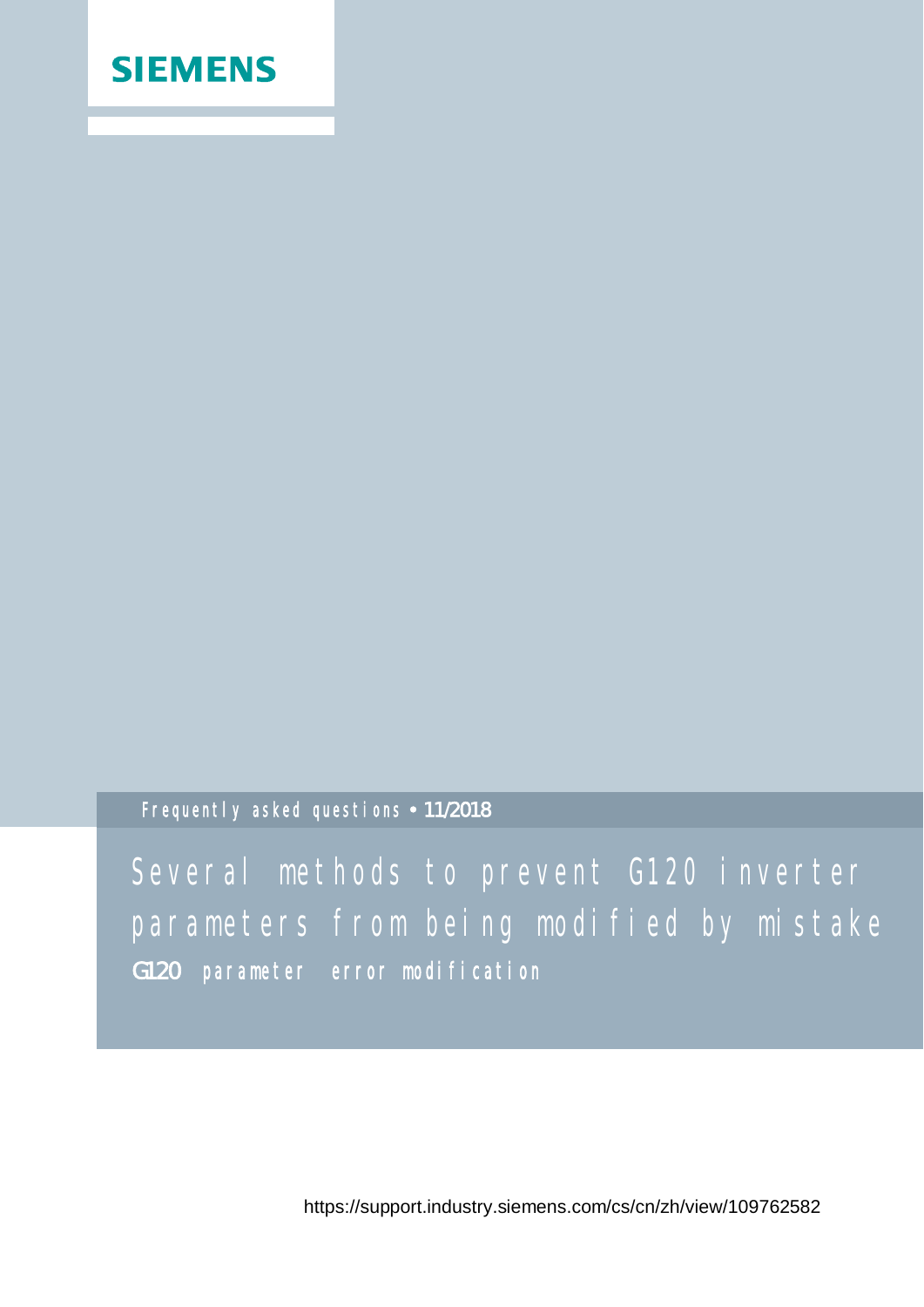## Catalog

| 1           |     |                                                                                |
|-------------|-----|--------------------------------------------------------------------------------|
| $\mathbf 2$ |     | Method of activating the write protection function of frequency conversion  4  |
| 3           |     | Method of activating G120's proprietary technology protection function through |
|             |     |                                                                                |
|             | 3.1 | Create a special list that does not belong to the protection                   |
|             |     |                                                                                |
|             | 3.2 | Activate the proprietary technology protection function of G120  5             |
|             | 3.3 | Cancel proprietary technology protection function  6                           |
|             | 3.4 | Modify the password of proprietary technology protection                       |
| 4           |     | Method of activating G120's proprietary technology protection function through |
|             |     |                                                                                |
|             | 4.1 | Create a special list that does not belong to the protection of propri-        |
|             |     |                                                                                |
|             | 4.2 | Activate the proprietary technology protection function of G120 with IOP<br>8  |
|             | 4.3 | Cancel proprietary technology protection function with IOP  10                 |
|             | 4.4 | Modify the password of proprietary technology protection with IOP              |
|             |     |                                                                                |
| 5           |     | Comparison of several methods to prevent G120 parameter from being             |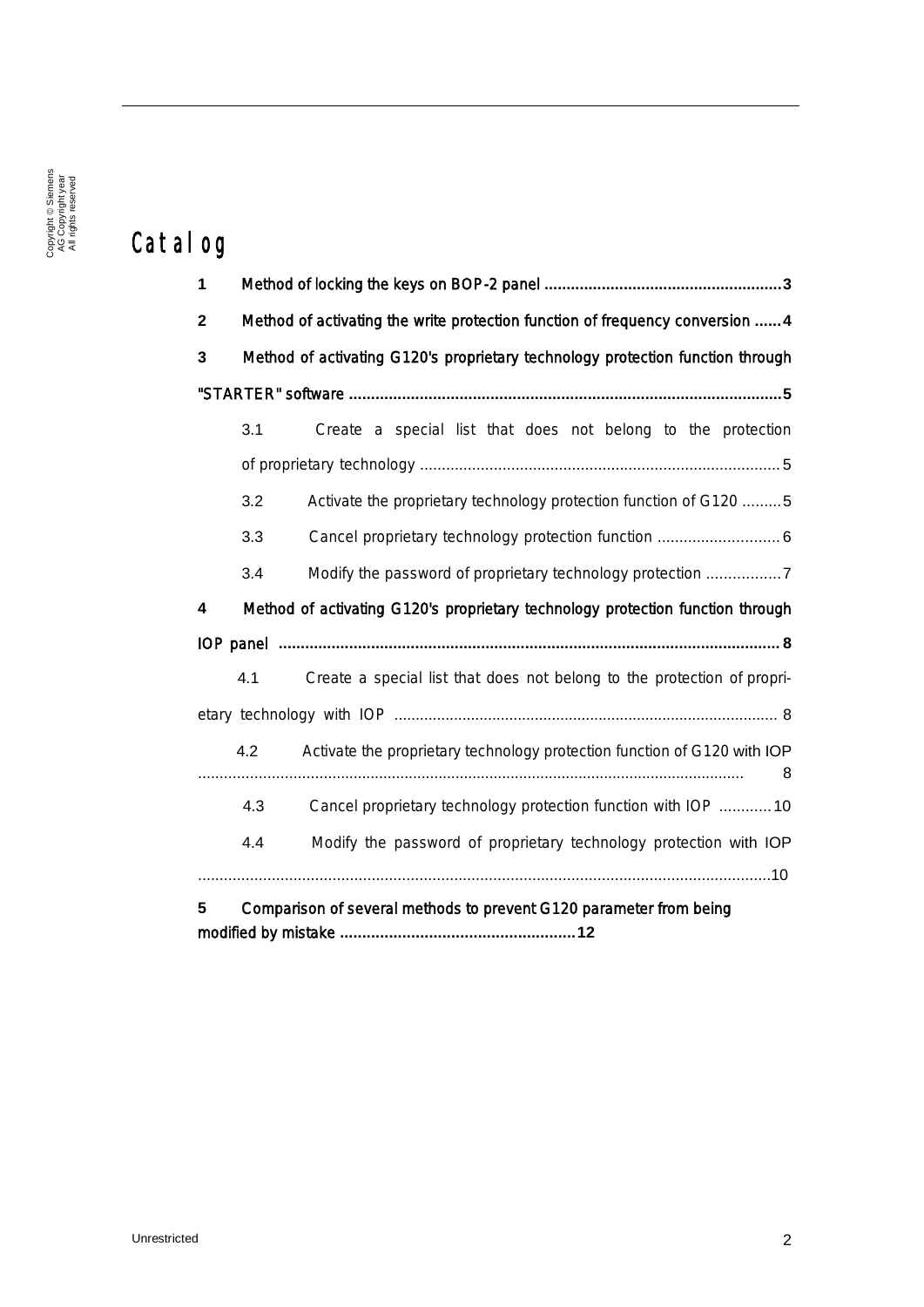# panel

Copyright ã Siemens AG Copyright year All rights reserved

Copyright © Siemens<br>AG Copyright year<br>All rights reserved

# <span id="page-2-0"></span>**1** Method of locking the buttons on the BOP-2

<span id="page-2-1"></span> Press and hold the ESC + OK key on the BOP-2 panel for more than 3 seconds until the panel displays LOCKED, indicating that the panel has been locked. To unlock, press and hold the ESC + OK key for more than 3 seconds . When the panel displays UNLOCKED, it indicates that the panel has been unlocked. This function only locks the function of modifying parameters through this panel. Parameters can still be changed by using "STARTER" software or other methods.



<Figure 1-1 BOP-2 Panel locking interface>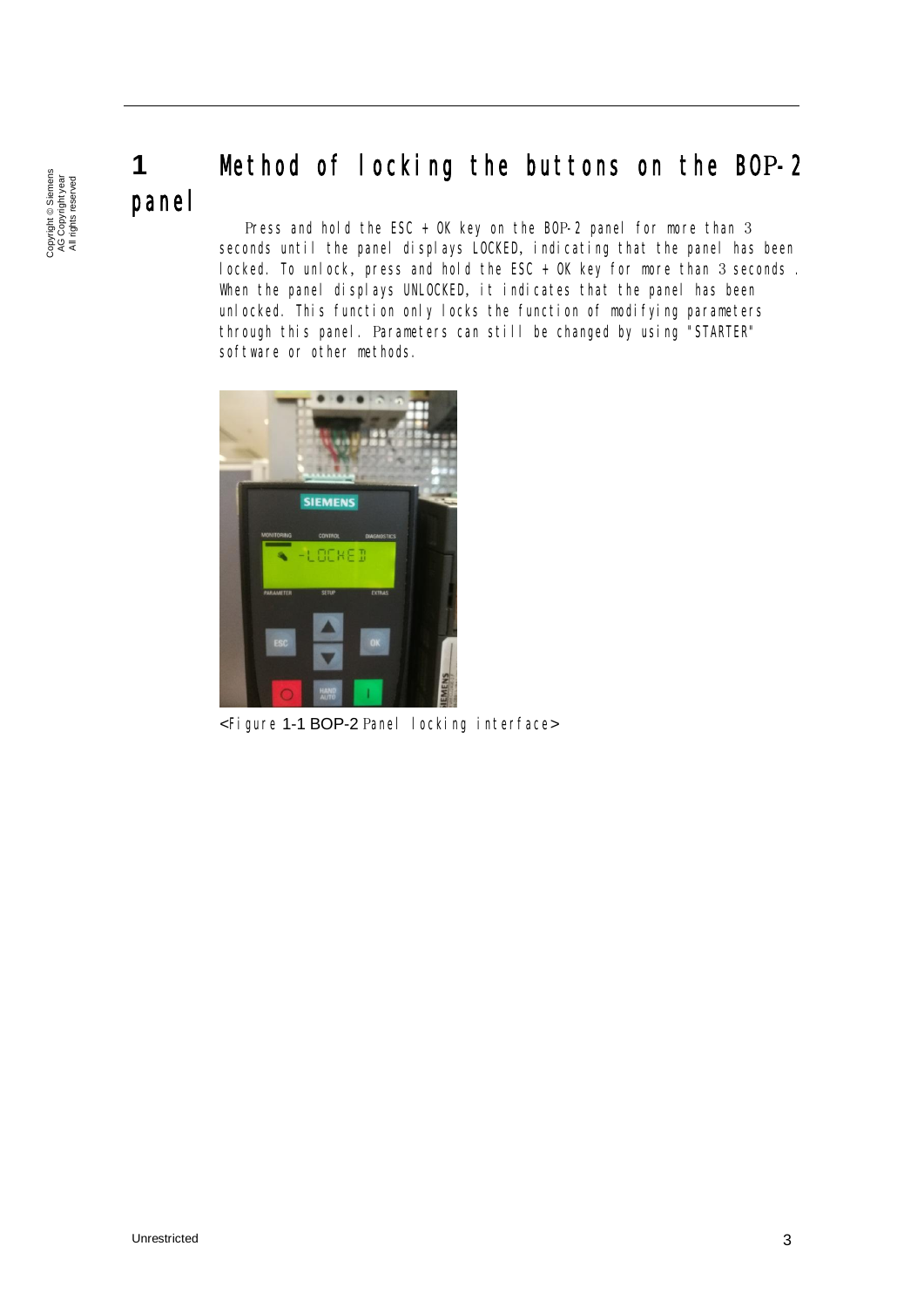## **2** Method of activating the write protection function of frequency converter

<span id="page-3-0"></span>By modifying the parameter p7761-1, the write protection function of frequency converter can be activated. After activating the write protection of frequency converter, the original parameters will change (as shown in Figure 2-1, p1120 changes to r1120). So the original P parameter cannot be modified. If p7761=0 is set again, the write protection function of frequency converter can be cancel.



<Figure 2-1 P1120 changes to r1120>

Note: activating the write protection function of the inverter can be cancel by restoring the factory settings, but all the parameters set before will be cleared.

Copyright © Siemens<br>AG Copyright year<br>All rights reserved Copyright ã Siemens AG Copyright year All rights reserved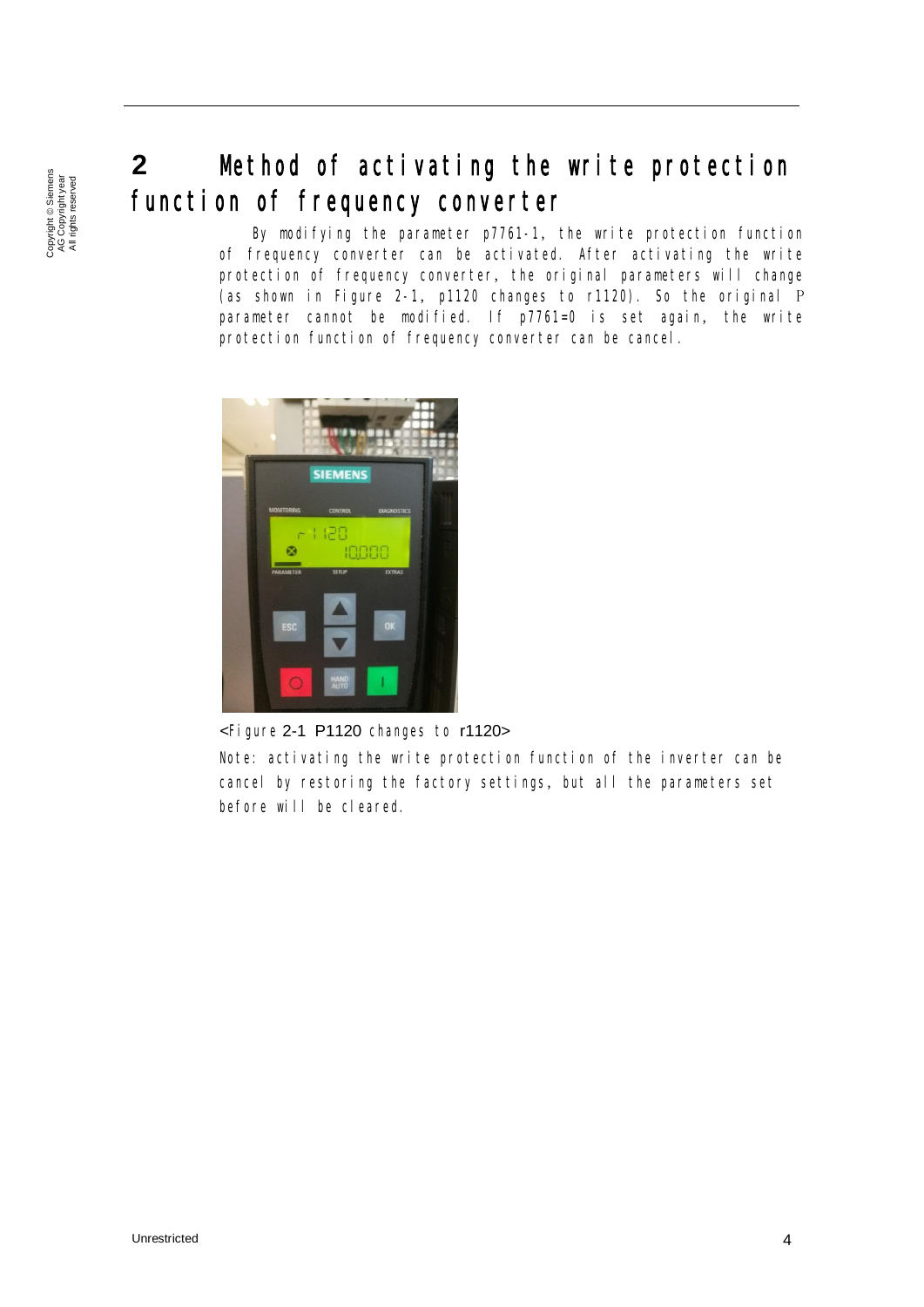Copyright © Siemens<br>AG Copyright year<br>All rights reserved Copyright ã Siemens AG Copyright year All rights reserved

## <span id="page-4-0"></span>**3** Method of activating the proprietary technology protection function of G120 through "STARTER" software

<span id="page-4-1"></span> The proprietary technology protection function of G120 can not only protect our set parameters from being modified, but from being copied by others. Let's introduce this function:

### **3.1** Create a special list that is not within the scope of proprietary technology protection

In order to facilitate G120 maintenance in the future, we can create a parameter list before activating the proprietary technology protection function. After the proprietary technology protection function is activated, the parameters in this list can still be read and written.Customers can list the parameters that they want the maintenance personnel to adjust. In the factory setting, only the password p7766 protected by proprietary technology is include in the special list.

First, we use STARTER to connect G120. Then click  $\mathbb{R}^n$  and save it, offline.Determine the number of parameters required by the special list by modifying the parameter p7763, then save it and enter the on line mode. Click  $\sum_{i=1}^{n}$  and download to G120. After downloading, online, you can get the corresponding number of subscripts in parameter p7764, and then input the number to be protected into p7764

As shown in Figure 3-1, set p7763 to 5, and then there will be five subscripts from p7764[0]-p7764[4] in p7764, so you can set five parameters here.

|  | p7763          | KHP OEM exception list number of indices for p7764 | 5    |  |
|--|----------------|----------------------------------------------------|------|--|
|  | $\Box$ p7764   | KHP OEM exception list                             |      |  |
|  | p7764[0]       | KHP OEM exception list                             | 7766 |  |
|  | p7764[1]       | KHP OEM exception list                             | 1120 |  |
|  | p7764[2]       | KHP OEM exception list                             | 1121 |  |
|  | $P_{p7764[3]}$ | KHP OEM exception list                             | 1001 |  |
|  | $L_{p7764[4]}$ | KHP OEM exception list                             | 1002 |  |

<span id="page-4-2"></span>< Figure 3-1 special case list parameter table >

Special attention should be paid here: If the password p7766 is deleted from the special list, the password for proprietary technology protection cannot be entered or modified. The setting parameters of G120 can only be accessed again by drinking the factory setting of G120. When the factory setting is reset, the configuration in G120 will be lost, and G120 must be debugged again.

### **3.2** Activate the proprietary technology protection function of G120

After we have completed the debugging of G120 and successfully created the special list of proprietary technology protection, we can activate proprietary technology protection function of G120.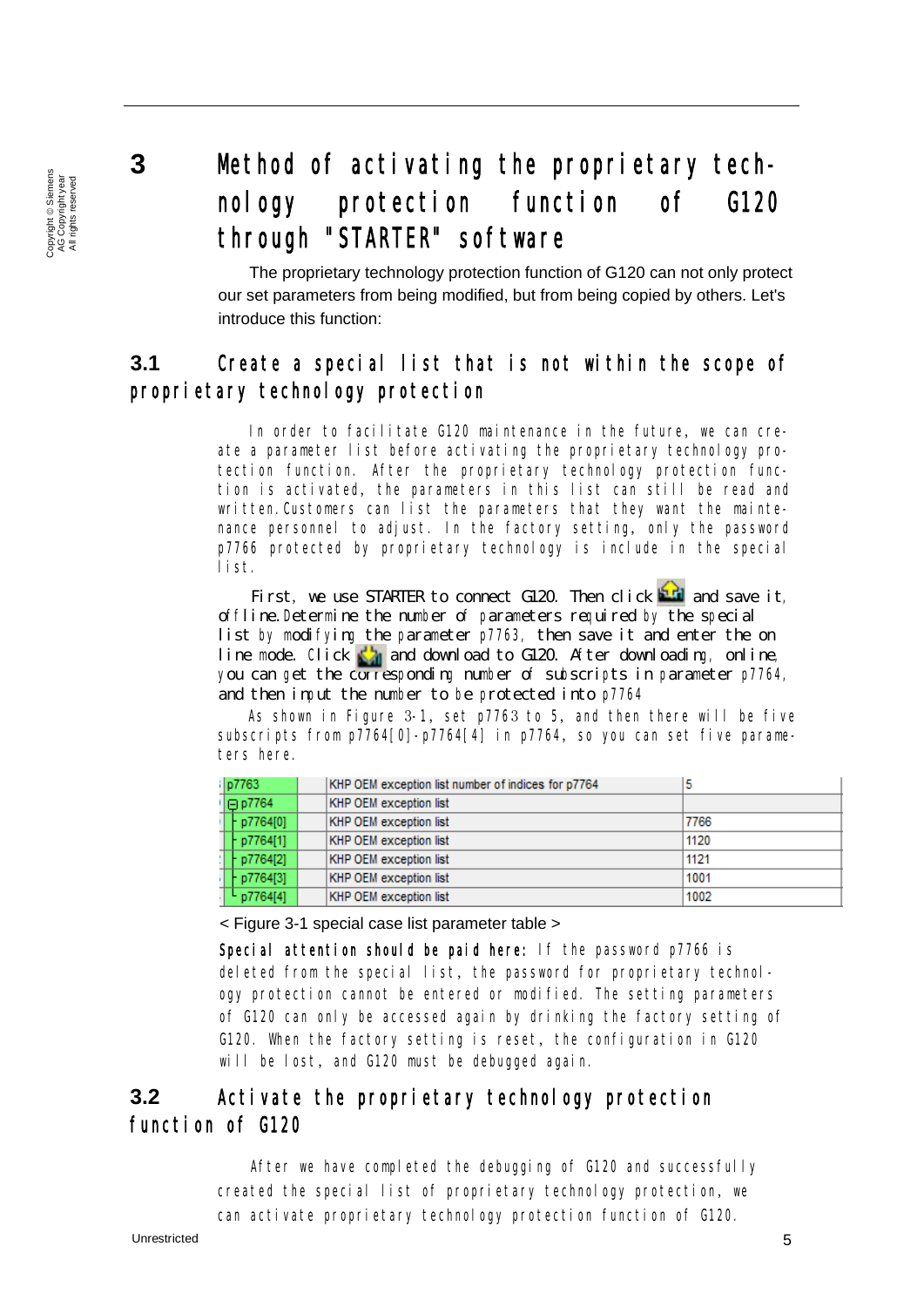First, use STARTER software to connect the G120 device online, and right-click the mouse on the CU unit, as shown in Figure 3-2, and select Drive unit know-now protection, and then select Active.

| <b>IL. G120</b>      | Open HW configuration                                           |   |                  | 田 Param             |                      | <b>Data</b> Parameter t |
|----------------------|-----------------------------------------------------------------|---|------------------|---------------------|----------------------|-------------------------|
| Control<br>ŔИ.       |                                                                 |   |                  | Se All<br>▾         | $A = A$              |                         |
| $\sum$ Conf          | Cut                                                             |   |                  | 700 (F) r3925[0]    | D                    | <b>Identification</b>   |
| $\sum$ Exper         | Copy                                                            |   | 701              | FB r3927[0]         | D                    | Motor data ide          |
| <b>Drive</b>         |                                                                 |   | 702              | (F) r3928[0]        | D                    | Rotating meas           |
| S- Input             | Paste                                                           |   |                  | 703 (F) r3930[0]    |                      | Power unit FF           |
| E->> Setpo           |                                                                 |   |                  | 704 p3950           |                      | Service paral           |
| (= >> Oper           | Delete                                                          |   |                  | 705 FB r3960[0]     |                      | Control Unit to         |
| $\gg$ Func<br>中      | Rename                                                          |   |                  | 706 円 r3974         |                      | Drive unit star         |
|                      | Compare                                                         |   | 707 p3981        |                     | Faults acknoy        |                         |
| (+ → Mess            |                                                                 |   |                  | 708 p3985           |                      | Master contro           |
| E-> Tech             | Disconnect target device<br><b>Target device</b><br>Expert<br>٠ |   | 709 r3986        |                     | Parameter co         |                         |
| <b>E</b> >> Com      |                                                                 |   | 710 (F) r3996[0] |                     | Parameter wi         |                         |
| <b>E</b> >> Com      |                                                                 |   | 711 田 r5389      |                     | CO/BO: Mot 1         |                         |
| <b>E</b> >> Diagr    |                                                                 |   | 712 (B) r7758[0] |                     | <b>KHP Control L</b> |                         |
| Docume               |                                                                 |   |                  | 713 @ p7759[0]      |                      | <b>KHP Control L</b>    |
| JD G120_CU           | Drive unit write protection                                     | ٠ |                  | 714 <b>ED</b> r7760 |                      | CO/BO: Write            |
| G120 CU              | Drive unit know-how protection                                  |   |                  | Activate            |                      |                         |
| G120 CU              | Documentation                                                   | ٠ |                  | Deactivate          | Change password      |                         |
| G120_CU              | Properties                                                      |   |                  | ,,,,,,,,,,,,,       |                      |                         |
| $61.00$ $6120$ $C11$ |                                                                 |   |                  | 720 FB p7769(0)     |                      | <b>KHP</b> memory       |

<图 3-2 starter 激活专有技术保护界面><Figure 3-2 STARTER activate proprietary technology protection interface>

a) In the pop-up dialog box, as shown in Figure 3-3, the first option, that is, by default, does not have copy protection.

b) If our G120 is configured and inserted with SD card, we can choose one with basic copy protection function (bound to memory card) and another with extended copy protection function (bound to memory card and control unit)

 c) If you want to enable the diagnostic function when the proprietary technology protection is activated, you can activate the option "enable diagnostic function".

 d) Click Specify to enter the password, and select Copy RAM to ROM, save it permanently, and finally click OK, so that the proprietary technology protection function is activated.

<span id="page-5-0"></span>

| Select the settings for the know-how protection: |                                                                                          |         |
|--------------------------------------------------|------------------------------------------------------------------------------------------|---------|
| · Without copy protection                        |                                                                                          |         |
|                                                  | With basic copy protection (permanently linked to the memory card)                       |         |
|                                                  | C With extended copy protection (permanently linked to the memory card and control unit) |         |
|                                                  |                                                                                          |         |
|                                                  | IV Allow diagnostic functions (trace and measuring functions)                            |         |
| Password:                                        |                                                                                          | Specify |
|                                                  | Before you activate the know-how protection, you can remove parameters                   |         |
|                                                  | from the protection by entering in p7764 (via the expert list).                          |         |
| <b>V</b> Copy RAM to ROM                         |                                                                                          |         |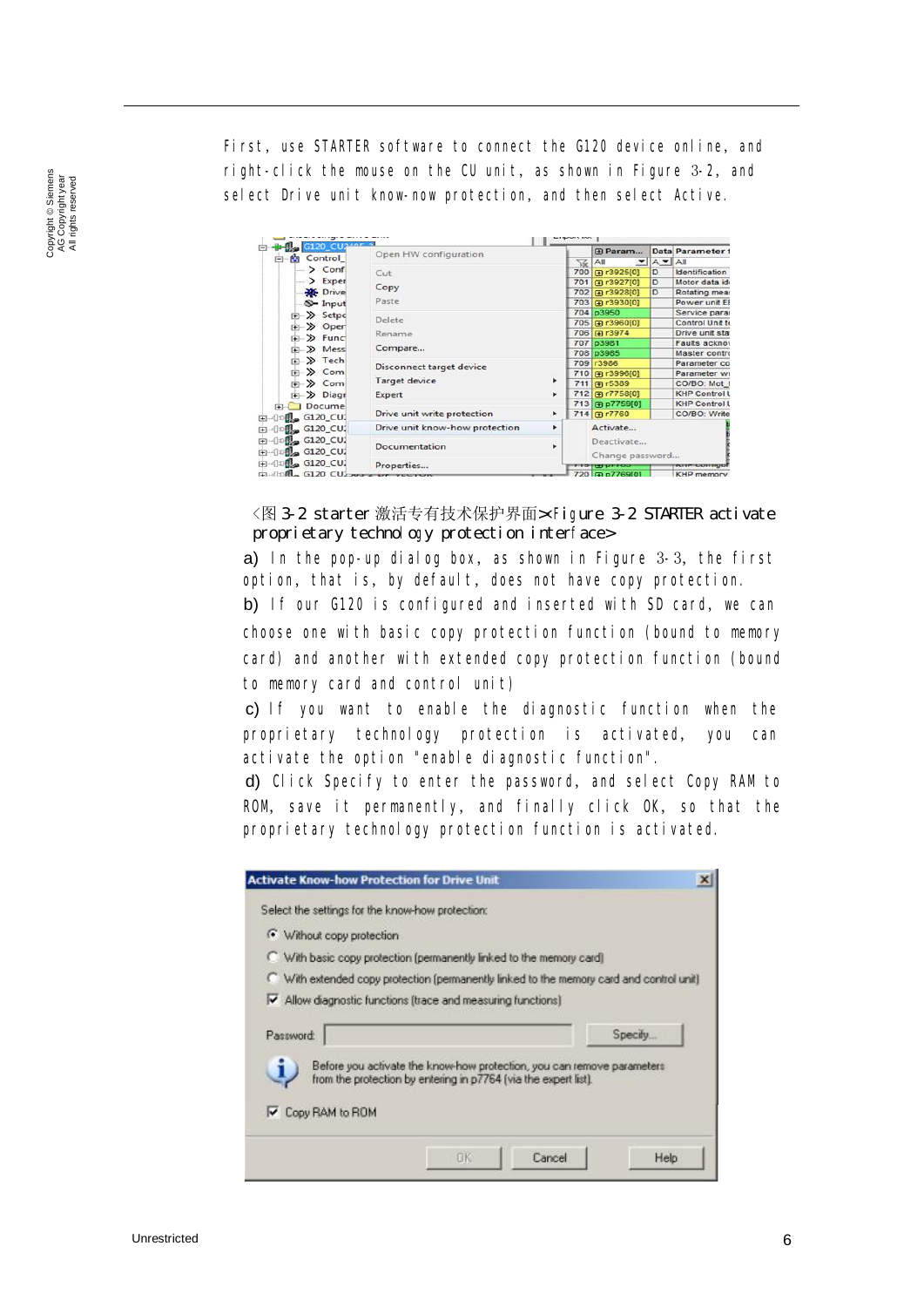<Figure 3-3 STARTER activate proprietary technology protection password setting interface>

#### Copyright © Siemens<br>AG Copyright year<br>All rights reserved Copyright ã Siemens AG Copyright year All rights reserved

#### **3.3** Cancellation of proprietary technology protection function

Connect the G120 device online, right-click on the CU unit, select "Drive unit know-how protection" in the pop-up dialog box and select "De-activate" from the menu, and then the menu as shown in the figure 3- 4 will pop up.

If you select temporary, that is to say, after the power is restarted, the proprietary technology protection function of G120 is still effective. If you select permanent and click "Copy RAM to ROM", G120 will delete the password and cancel the proprietary technology protection function.

After selection, enter the correct password in the "Password" and click the "OK" button to cancel the proprietary technology protection function.

<span id="page-6-0"></span>

| <b>Deactivate Know-how Protection for Drive Unit</b> | ×    |
|------------------------------------------------------|------|
| • Temporarily (password is retained)                 |      |
| C Permanently (password is deleted)                  |      |
| Password                                             |      |
| Copy RAM to ROM                                      |      |
| OK.<br>Cancel                                        | Help |

 <Figure 3-4 STARTER activate proprietary technology protection password cancel interface>

#### **3.4** Modifying the password for proprietary technology protection

Connect G120 device online. In the drive unit know-how protection menu, select change password to modify the password.

For more information on the protection of the know-how of G120, you can view the introduction to know how protection is in selection 7.6 of the G120 perating manual or click the link below to view more details.

http://www.ad.siemens.com.cn/download/docMessage.aspx?ID=6852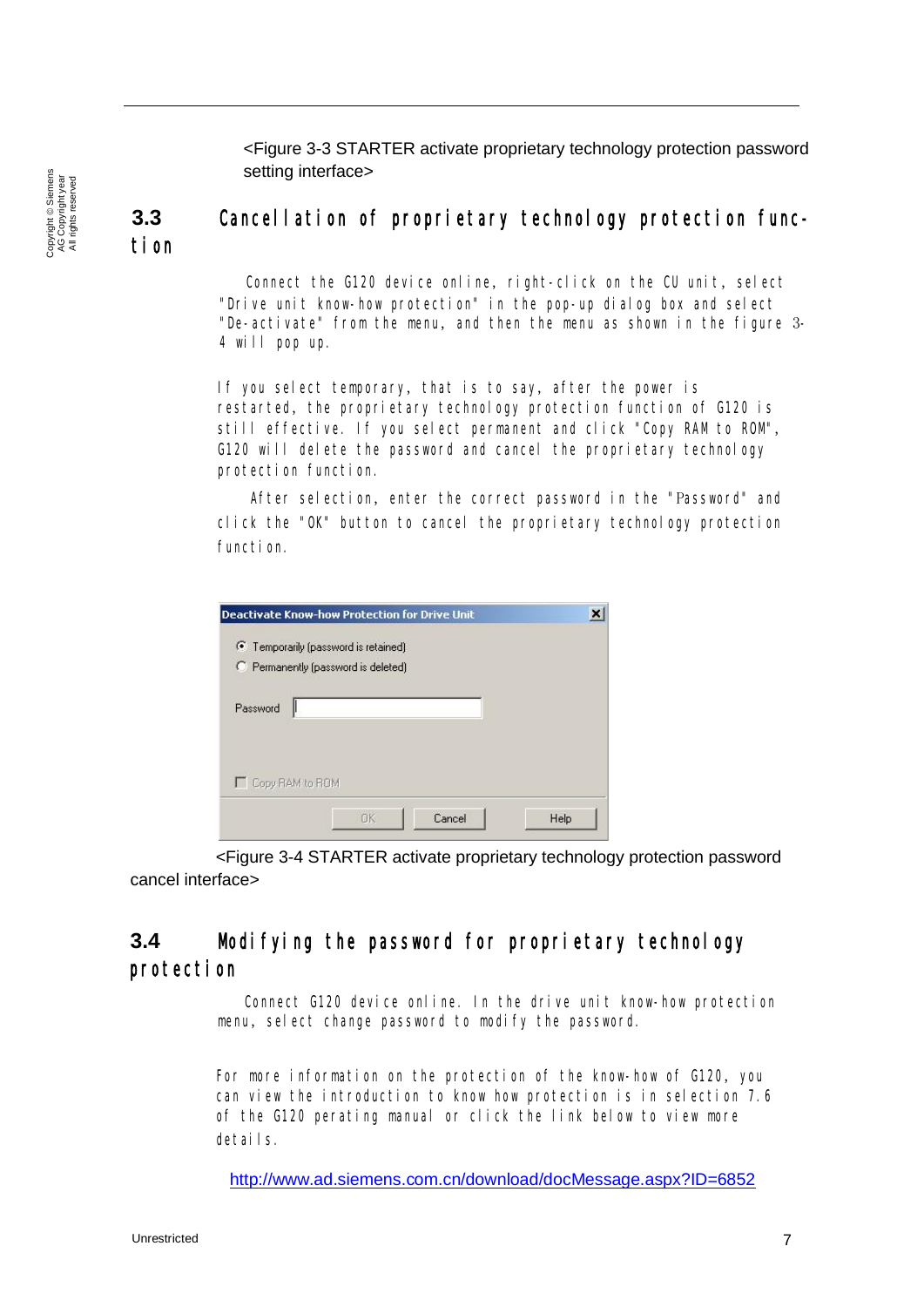Copyright © Siemens<br>AG Copyright year<br>All rights reserved Copyright ã Siemens AG Copyright year All rights reserved

## <span id="page-7-0"></span>**4** Method of activate the proprietary technology protection function of G120 by IOP panel

<span id="page-7-1"></span>The proprietary technology protection function of G120 can not only be activated by STARTER software, but also be activated by the IOP panel to protect the parameters we set from being modified and checked. Here we will introduce this function:

### **4.1** Using IOP to create a special list that does not belong to the scope of proprietary technology protection

First, we use IOP to select "Menu" from the main screen, as shown in Figure 4-1, and then click "search by number" as shown in Figure 4-2. Then input 7763, click "OK", and enter p7763 parameter. By modifying the value of parameter p7763, we can determine the number of parameters required in the special list, and then select parameter p7764 to input the special parameter into p7764.

| n_act smooth<br>$-3000$<br>$-3000$<br>0 rpm<br>U_outp smooth<br>1000 | <b>MENU</b><br>V. Diagnostics<br><b>n</b> Parameters<br><b>*</b> Wizards<br><b>1</b> Up/Download<br>$*$ Extras |
|----------------------------------------------------------------------|----------------------------------------------------------------------------------------------------------------|
| Control<br>Wizards<br>Menu                                           |                                                                                                                |
| <figure 4-1="" interface="" iop="" key=""></figure>                  |                                                                                                                |
| <b>D</b> Parameters                                                  | <b>M</b> SEARCH BY NUMBER                                                                                      |
| Parameter groups<br>Search by number<br>My parameters                | To enter a parameter number<br>turn the wheel and press OK                                                     |
| Changed parameters                                                   | 117763                                                                                                         |

<Figure 4-2 parameter display interface>

<span id="page-7-2"></span>Special attention should be paid here: if the password p7766 is deleted from the special list, the password of proprietary technology protection can no longer be entered or modified. You must restore the factory settings of G120 before you can access the setting parameters of G120 again. When the factory settings are restored, the configuration in G120 will be lost and the G12 must be debugged again.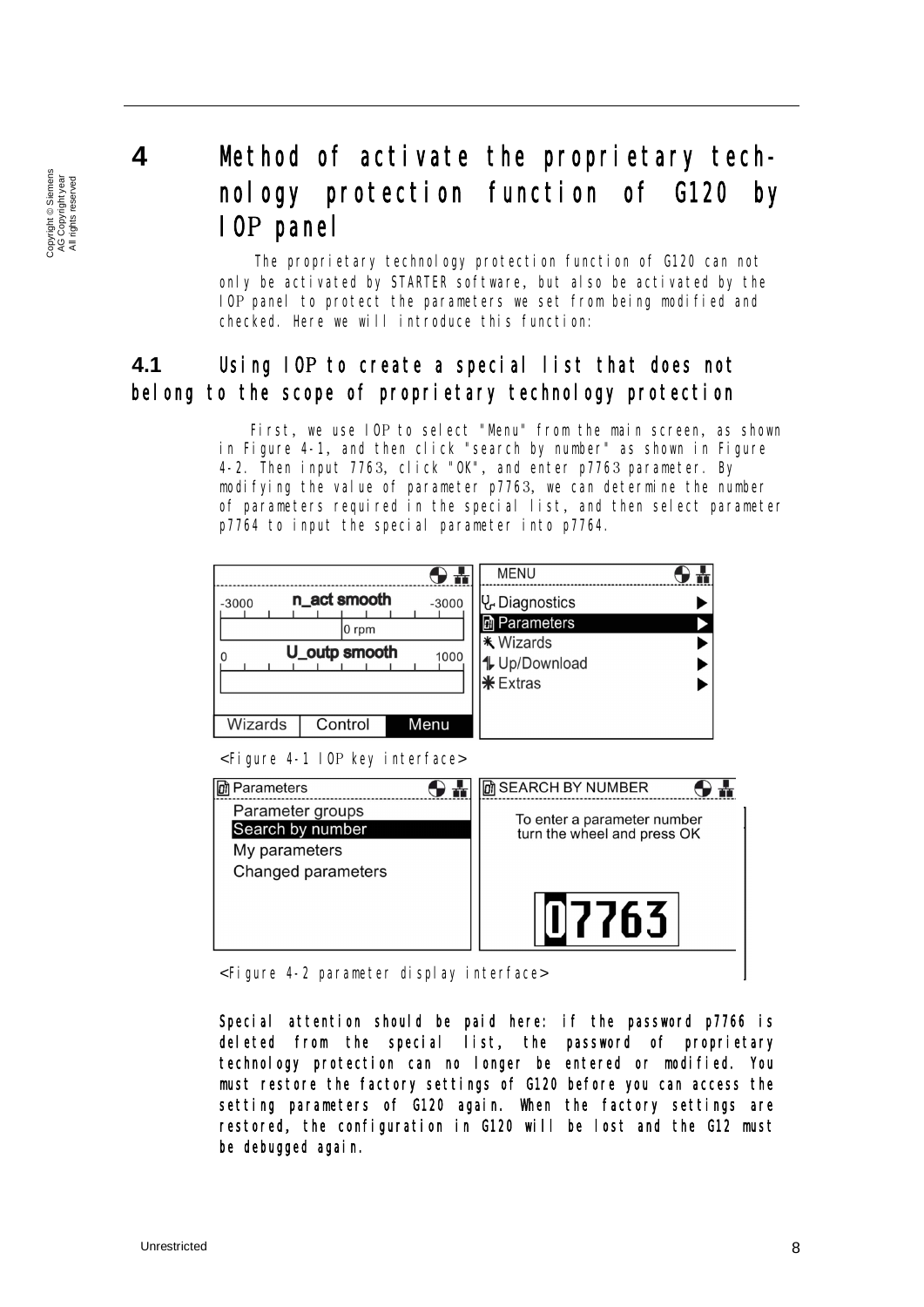### **4.2 Using IOP to activate the proprietary technology protection function of G120**

After we have completed the debugging of G120 and successfully created the special list of proprietary technology protection, we can activate the proprietary technology protection function of G120.

First step To complete the configuration of proprietary technology protection

Get to the parameter p7765 according to the above method. For the meaning of parameter p7765, see the following figure:

| 位  | 信号名称              | 1信号 | 0信号 |
|----|-------------------|-----|-----|
| 00 | 扩展复制保护与存储卡和控制单元绑定 | 是   |     |
| 01 | 基本复制保护与存储卡绑定      | 是   | 否   |
| 02 | 允许用于诊断的跟踪和测量功能    | 是   | 否   |

#### <Figure 4-3 the meaning of parameter p7765>

If G120 is configured and inserted with SD card, you can choose to set bit 0 to 1. Select the function with extended copy protection (binding memory card and control unit), or you can choose to set bit 1 to 1 and select the function with basic copy protection (binding memory card only). If you want to allow the use of G120 diagnostic and monitoring curve functions, you need to set bit 2 to 1.

Step two Enter a new password

Get to the parameter p7767. There are 0-29, 30 subscripts in p7767. When setting, enter according to ASC code comparison table (see the figure below). The default value in each subscript is 42, which means "\*". p7767[29] needs to be set to 0 after password input, indicating that password input is completed.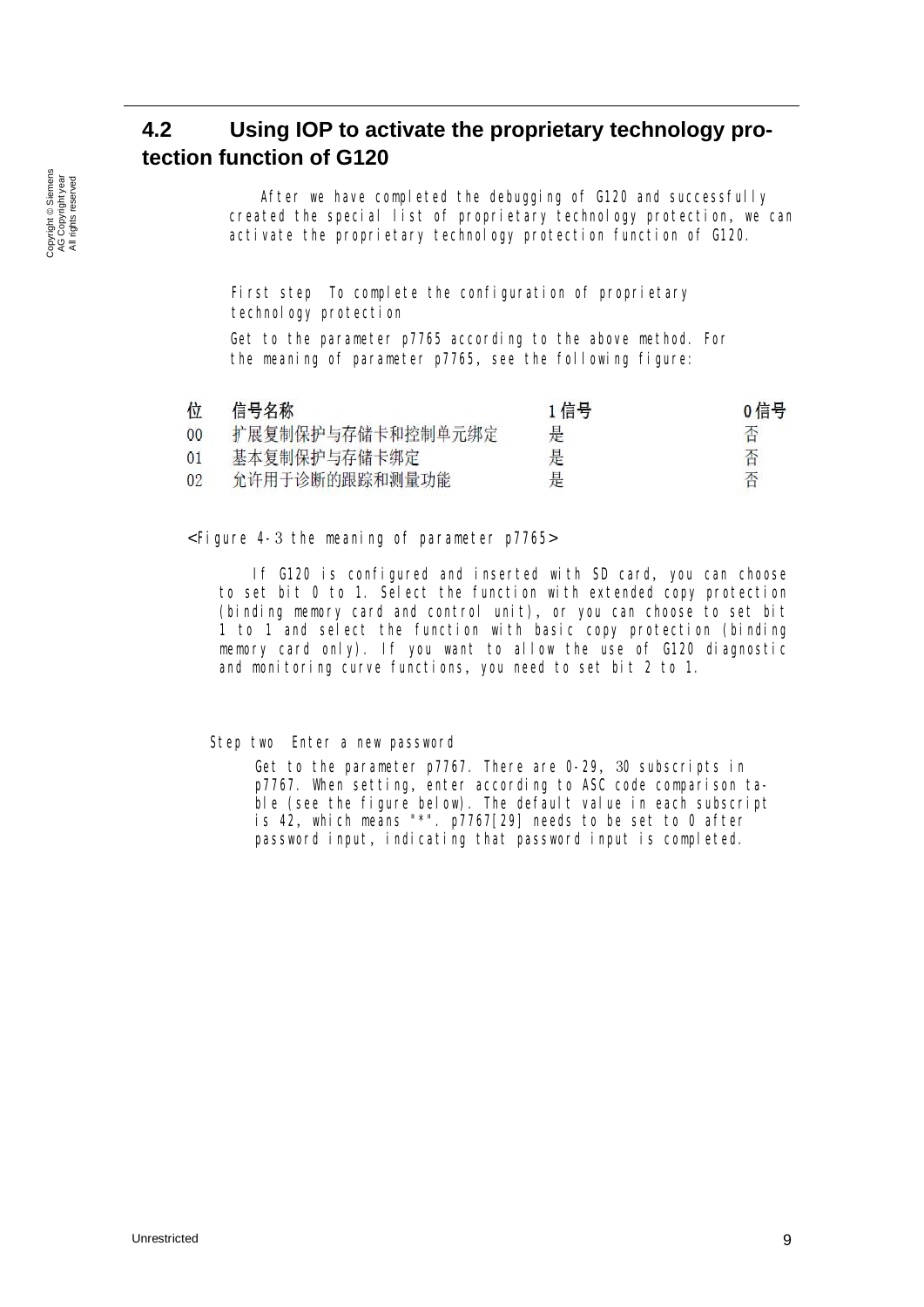| Code            | Char                    | Code            | Char                    | Code | Char                 |
|-----------------|-------------------------|-----------------|-------------------------|------|----------------------|
| 32              | Space                   | 64              | G                       | 96   |                      |
| 33              | ,                       | 65              | A                       | 97   | a                    |
| 34              | $\overline{\mathbf{u}}$ | 66              | в                       | 98   | b                    |
| $\overline{35}$ | #                       | 67              | $\overline{c}$          | 99   | c                    |
| 36              | \$                      | 68              | D                       | 100  | d                    |
| 37              | g                       | 69              | E                       | 101  | e                    |
| 38              | g.                      | 70              | $\overline{F}$          | 102  | f                    |
| 39              | ī                       | $\overline{71}$ | G                       | 103  | g                    |
| 40              | (                       | 72              | н                       | 104  | h                    |
| 41              | ١                       | 73              | I                       | 105  | i                    |
| 42              | ∗                       | 74              | J                       | 106  | j                    |
| 43              | $\overline{+}$          | 75              | K                       | 107  | k                    |
| 44              | ,                       | 76              | r                       | 108  | ı                    |
| 45              | -                       | 77              | М                       | 109  | m                    |
| 46              | ٠                       | 78              | N                       | 110  | n                    |
| 47              | 1                       | 79              | $\circ$                 | 111  | $\circ$              |
| 48              | 0                       | 80              | $\overline{\mathbf{P}}$ | 112  | P                    |
| 49              | $\overline{\mathbf{1}}$ | 81              | Q                       | 113  | q                    |
| 50              | $\overline{2}$          | 82              | $\overline{\mathbf{R}}$ | 114  | r                    |
| 51              | $\overline{\mathbf{3}}$ | 83              | S                       | 115  | s                    |
| 52              | 4                       | 84              | T                       | 116  | t                    |
| 53              | 5                       | 85              | U                       | 117  | u                    |
| 54              | 6                       | 86              | $\overline{\mathbf{v}}$ | 118  | v                    |
| 55              | 7                       | 87              | W                       | 119  | w                    |
| 56              | 8                       | 88              | x                       | 120  | x                    |
| 57              | 9                       | 89              | Y                       | 121  | У                    |
| 58              | $\ddot{\phantom{a}}$    | 90              | z                       | 122  | z                    |
| 59              | $\ddot{ }$              | 91              | ľ                       | 123  | ł                    |
| 60              | ≺                       | 92              | ١                       | 124  | ı                    |
| 61              | $=$                     | 93              | Ī                       | 125  | ł                    |
| 62              | ⋗                       | 94              | ⊼                       | 126  | $\ddot{\phantom{1}}$ |
| 63              | Ś.                      | 95              |                         |      |                      |

#### <span id="page-9-0"></span><Figure 4-4 ASC code comparison table>

For example: enter the password "MaC", as shown in Figure 4-4, P7767[0]=77, P7767[1]=97, P7767[2]=67. Finally, let P7767[29]=0, and then the new password is successfully entered.

Step three Confirm the new password and activate the proprietary technology protection function

<span id="page-9-1"></span>According to the above method, enter the same value in P7768 parameter as in P7767 parameter, and when P7768[29]=0 is set, the password is confirmed and the proprietary technology protection is successfully activated. After successfully activation, the icon  $\blacksquare$  will appear on the IOP panel, as shown in Figure 4-5. For example: input P7768[0]=77, P7768[1]=97, P7768[2]=67. Finally, let P7768[29]=0 and the proprietary technical protection function is activated.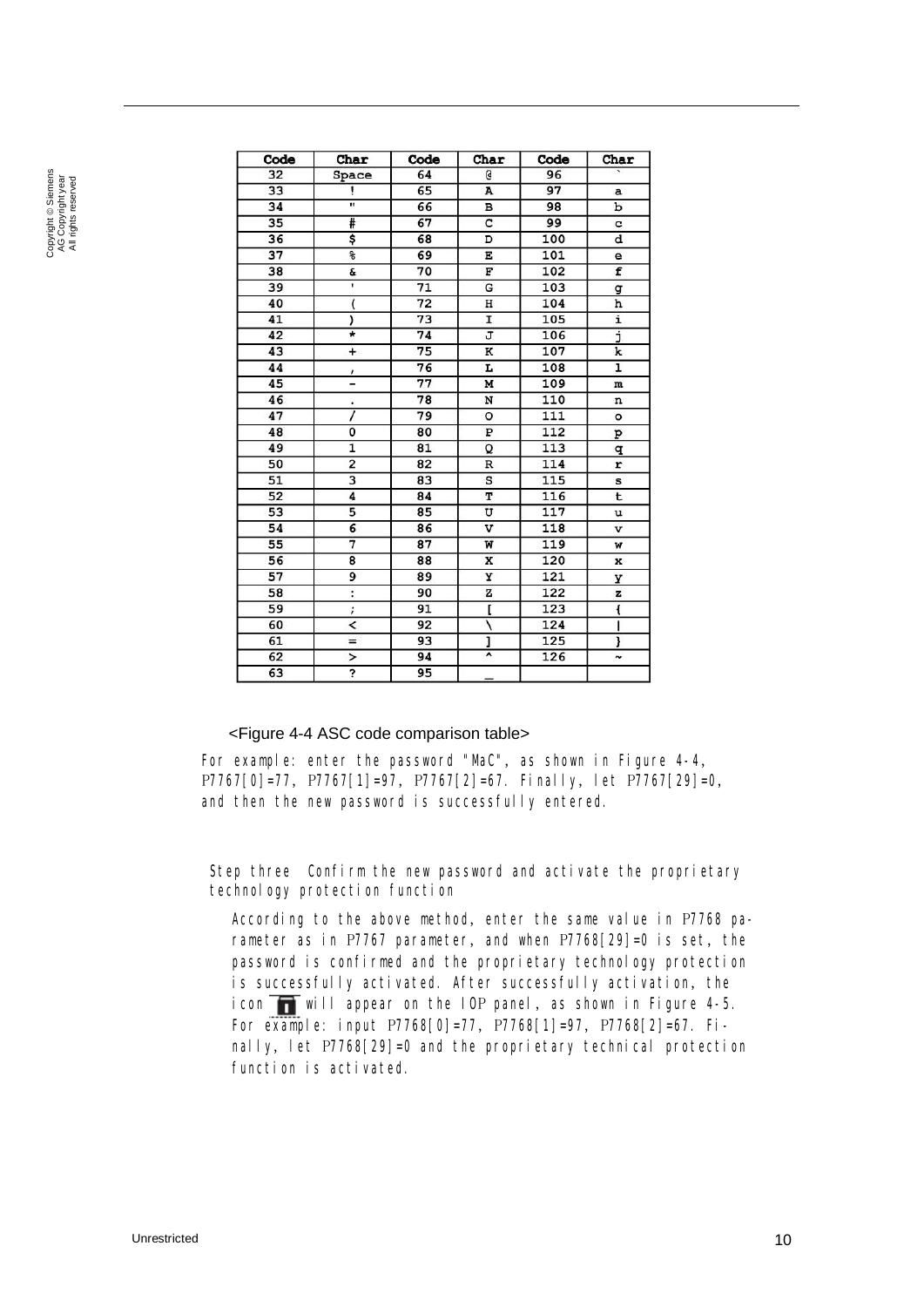$\boxed{0}$  p7768 KHP passw conf...  $\boxed{\bigodot\bigodot\bigoplus\bigodot\bigodot}$ p7768 [24]: KHP passw confirm p7768 [25]: KHP passw confirm [26]: KHP passw confirm p7768 [27]: KHP passw confirm p7768 p7768 [28]: KHP passw confirm [29]: KHP passw confirm p7767 0

<Figure 4-5 Activation interface of proprietary technology protection>

### **4.3** Cancel proprietary technology protection function with IOP

Get to the parameter P7766 and enter the correct password in p7766. Finally, set P7766[29]=0. When it is confirmed, the protection function of proprietary technology is canceled. But it should be noted that this is only temporary cancellation. After the device is powered off and powered on again, the proprietary technology protection is still activated. If you want to cancel completely, you need to enter the correct password in P7766, then delete the password in P7767, set the corresponding parameter value to 0, delete and confirm the password in P7768, then the proprietary technology protection is completely canceled. For example, P7767[0]=0, P7767[1]=0, P7767[2]=0, P7767[29]=0. P7768[0]=0, P7768[1]=0, P7768[2]=0, P7768[29]=0.

#### **4.4** Modifying the password protected by proprietary technology with IOP

Get to the parameter P7766 and enter the correct password. Then enter the new password in P7767 and confirm it in P7768. At this time, the new password takes effect.

Note that the proprietary technology protection function of G120 activated by STARTER software and activated by IOP panel are inter connected. The essence of its modification falls into the corresponding parameters. Therefore, the proprietary technology protection functions activated in any way can be canceled and password modified through IOP or STARTER.

Details of proprietary technology protection using IOP to activate G120 can be found in section 7.9 of the IOP manual.

**https://support.industry.siemens.com/cs/us/en/view/109736312/zh**

Note to activate the proprietary function, IOP-2 setting method is the same as IOP.

Copyright © Siemens<br>AG Copyright year<br>All rights reserved Copyright ã Siemens AG Copyright year All rights reserved